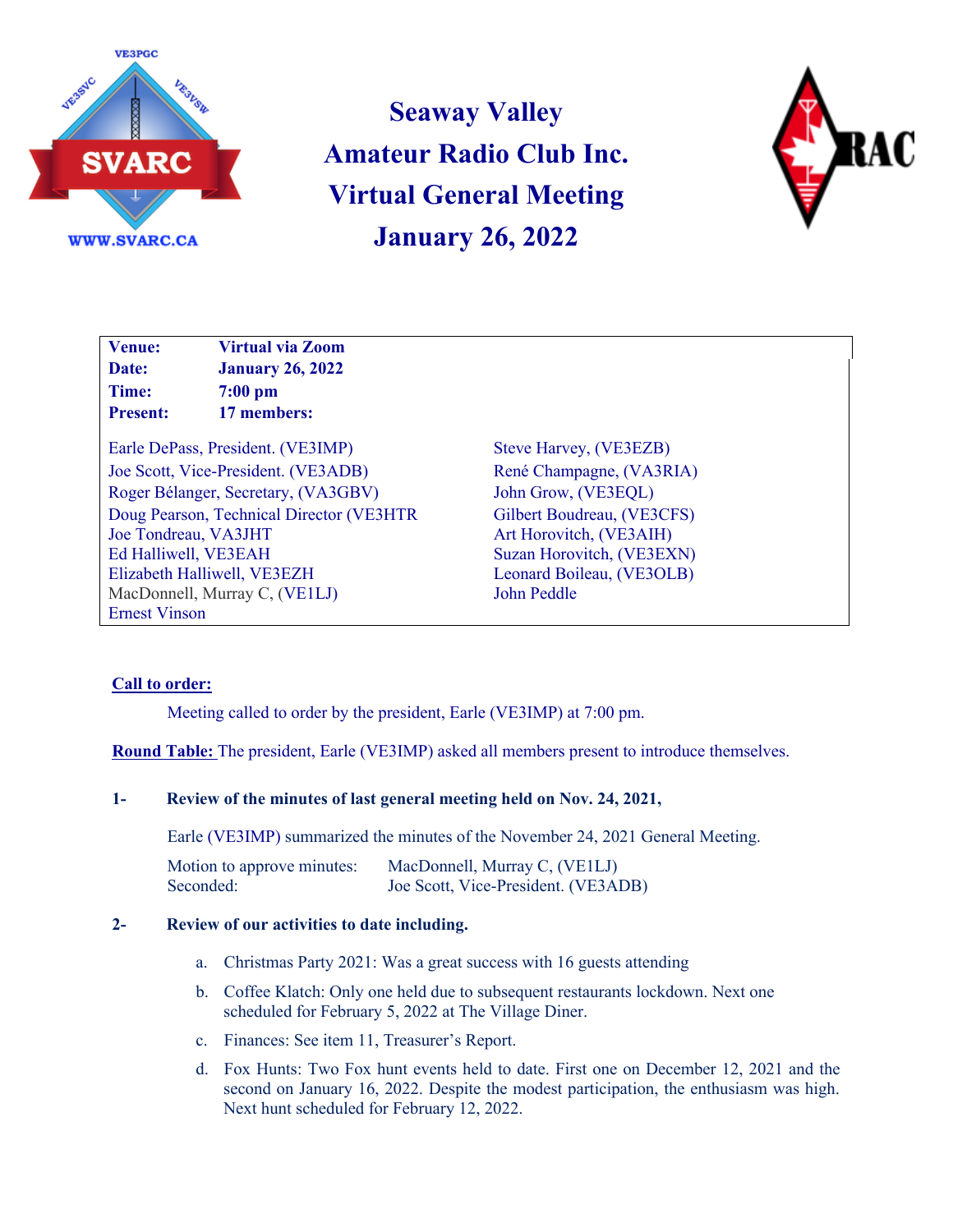e. Monday night Net: Joe Scott, (VE3ADB) is the new Net Manager. A new format (EXCEL) will be introduced for the net report where participants will be identified with the goal of giving a participation award at the end of the year. The idea is to encourage participation.

#### **3- By-Laws Up-date**

The last official version of the By-Laws dates back to September 1992.

We have received to-date several inputs for various members. These will be reviewed by the executive and a revised version of the By-Laws will be presented to the membership tentatively at the February 2022 General meeting.

#### **4- Future Fox Hunts:**

See item 2 d. above

### **5- New Net Manager:**

The new Net Manager is Joe Scott (VE3ADB),

See item 2 e. above.

#### **6- New Directors:**

A Director of Public Relations will be appointed to interface with the various bodies we deal with in the course of our various activities, e.g., City of Cornwall, Townships, Fire Department, Charities, etc.

It was also recommended to appoint an Ad-Hoc event coordinator for each event. E.G. Canoe Race, Bike-o-thon, Field Day etc.

#### **7- Awards:**

It is proposed to create new awards to encourage participation to events like Coffee klatches, Field Day, Monday Net etc.

It is also proposed to create a public Service Award to recognize outstanding contributions to Public Service. Specifics will be announced in the near future.

#### **8- 2022 Field Day**

A 2022 Field Day Venue has been secured thanks to the support of Stan Fortune (VA3JSF).

The field Day will be held on the 25 and 26 of June 2022 on the Lost Villages site.

### **9- General Planning for the future**

A calendar of events and activities to be held during the year will be prepared and posted on the Club's website to help member plans their participation.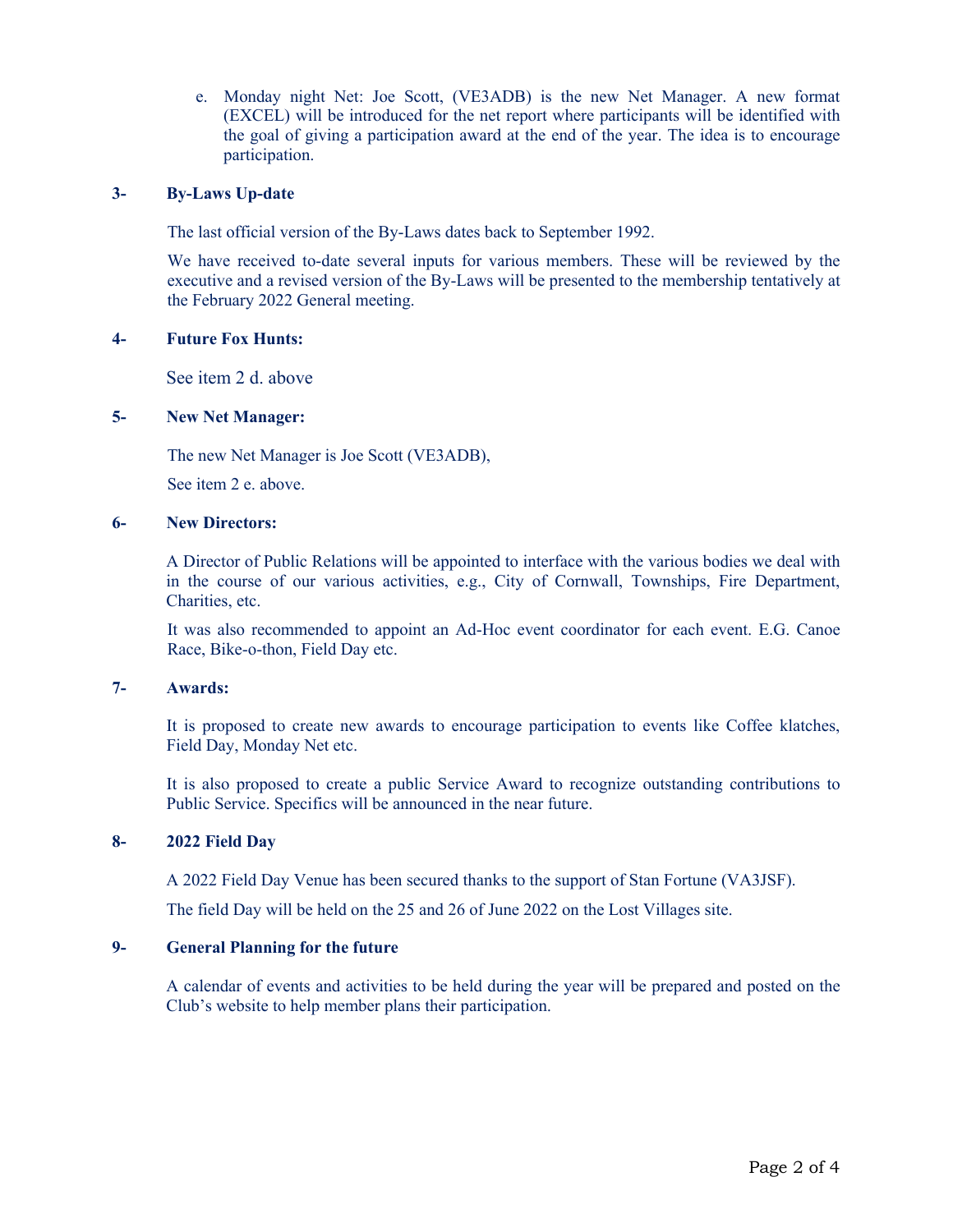#### **10- General Discussion**

a. Joe (VE3ADB) investigated providing club bomber jackets (winter type) with our club crest, personalized with call-sign and names, The estimated cost per jacket is \$130.

To date there are 9 members indicating their willingness to obtain this jacket. It was also suggested to look into getting a summer jacket.

b. A membership card that will also serve as a receipt for members in good standing will be made available to members.

## **11- Treasurer's Report**

In Chris' absence, Earle provided the report. We currently have;

| General Fund:                                | \$1390.49  |
|----------------------------------------------|------------|
| Repeater:                                    | \$1249.04, |
| Total:                                       | \$2639.53  |
| There has been income from 2022 member dues. |            |

Expenses have included;

- 1. Our insurance premium in the amount of \$643.76 and \$10.94 for two get-well cards.
- 2. We have after \$50 in shares for an available balance of \$2589.53.

## **12- Secretary's Report**

As of January 27, 2022 the SVARC has 28 Members in good standing.

### **13- Net Manager Report**

As of January 27, there were 115 check-ins for an average per net of 12 on VHF, 13 on UHF and 5 on DMR.

# **14- Newsletter Report**

There were two Newsletters issued since the new editor came into the job. A December Special Edition was issued in order to report on several significant events, i.e.: Election of a new Executive and a first Fox Hunt in a few years. The January issue was sent on the 19.

Since the newsletter is, in it-self, a monthly report on Club's activity, the Newsletter Report will no longer be part of the monthly meeting.

## **15- Technical Director Report**

The issue of interference at the Cornwall Community Hospital appears to have been resolved by the addition of isolators.

VE3VSW is now working fine.

The reported Bonneville reduced coverage appears to have been corrected by some antenna maintenance.

D-STAR internet connection is in the process of being resolved, although interest in D-STAR seems to be diminishing.